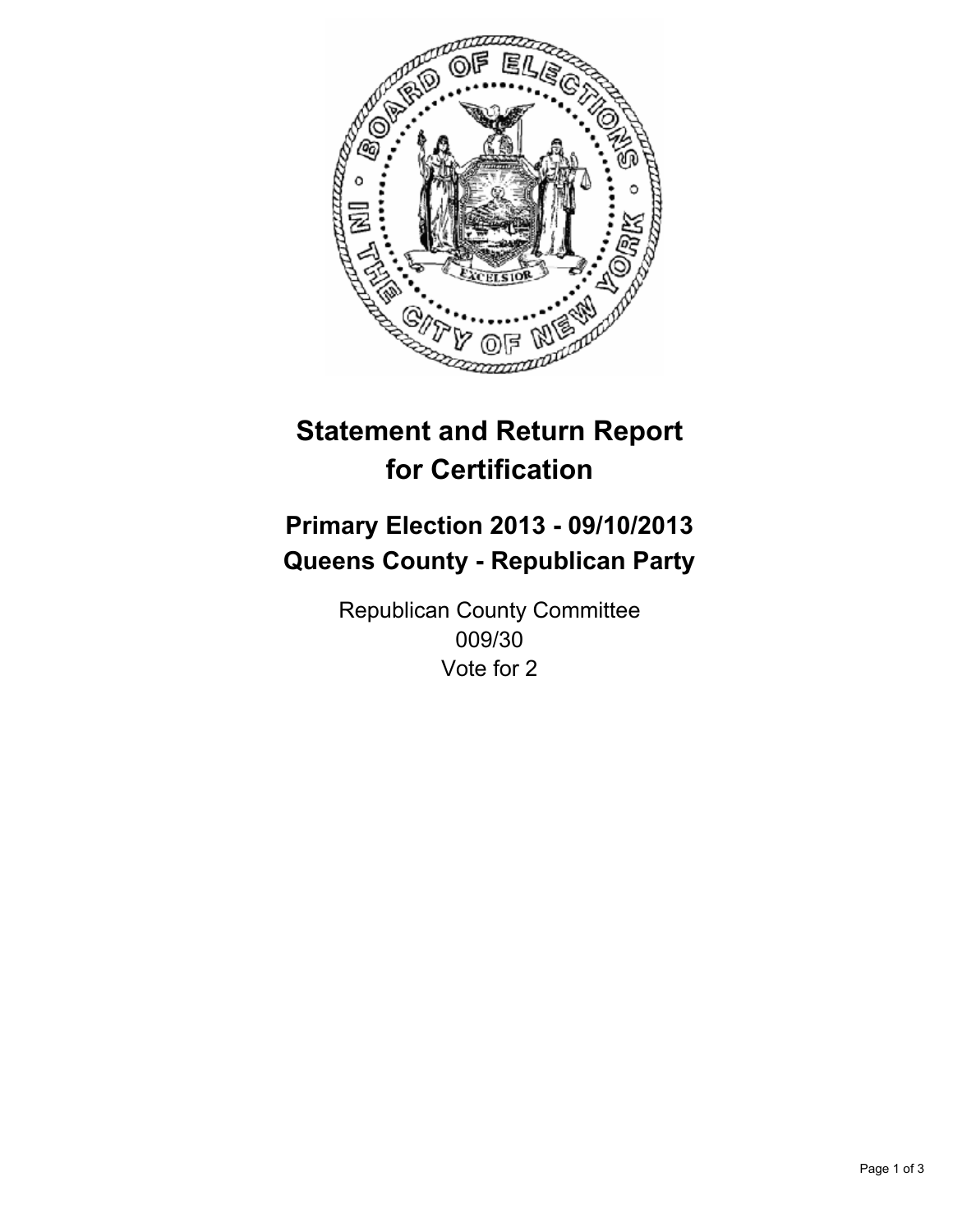

### **Assembly District 30**

| <b>EMERGENCY</b>     | 0  |
|----------------------|----|
| ABSENTEE/MILITARY    |    |
| <b>FEDERAL</b>       | 0  |
| SPECIAL PRESIDENTIAL | 0  |
| AFFIDAVIT            |    |
| NATALIE DUBOVICI     | 16 |
| PIERRE ALCANTARA     | 13 |
| ADELE LEMIESZEWSKI   | 19 |
| <b>AUREL MUNCAN</b>  | 6  |
| <b>Total Votes</b>   | 54 |